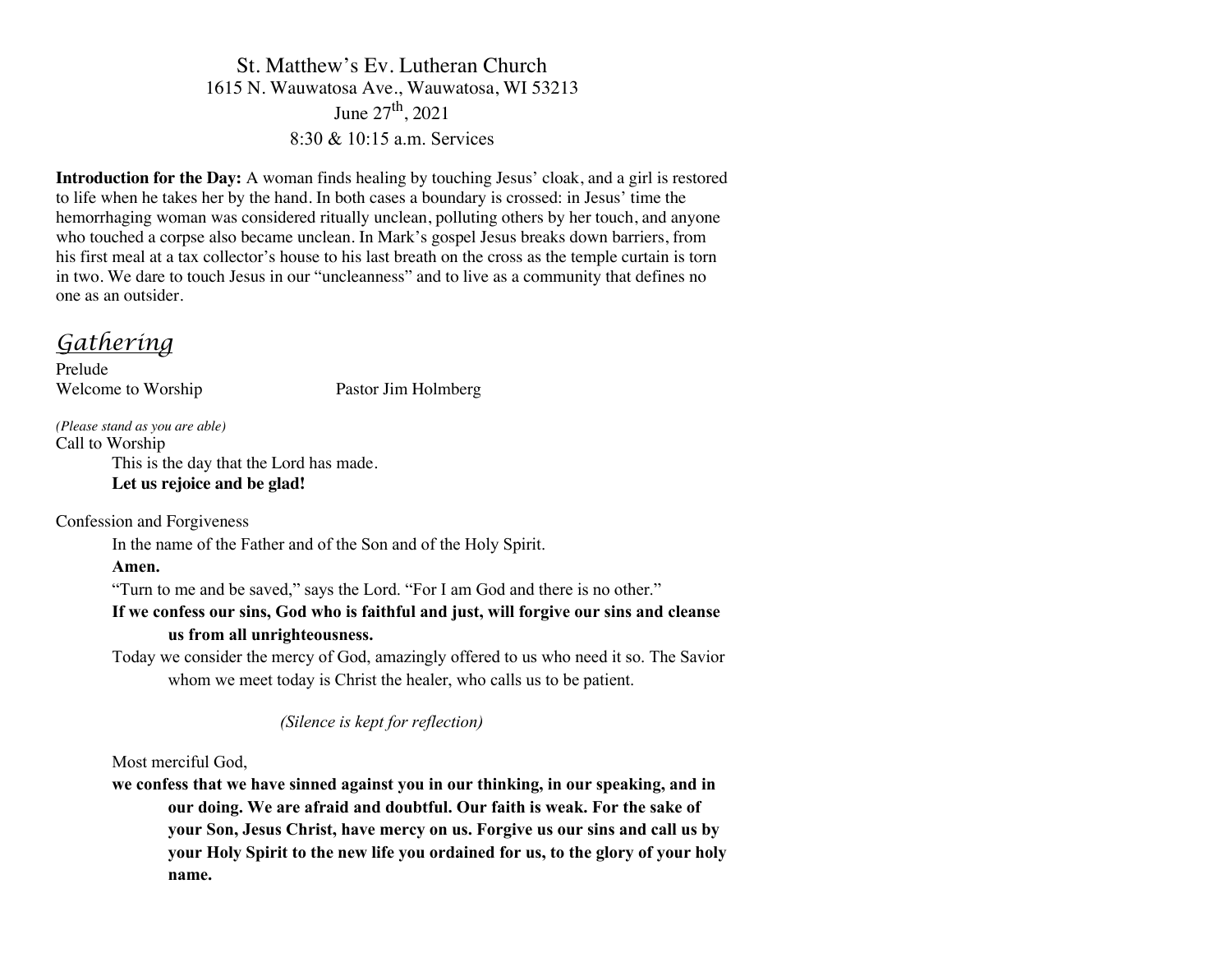The steadfast love of the Lord never ceases; his mercies never come to an end; they are new every morning. Through the Holy Spirit given to us, God's love has been poured into your hearts. For the sake of Jesus Christ, your sins are forgiven.

#### **Amen.**

## Gathering Song **#886 Oh, for a Thousand Tongues to Sing**

[Stanzas 1, 4 & 6]

*1. Oh, for a thousand tongues to sing my great Redeemer's praise, the glories of my God and king, the triumphs of his grace!*

*4. He speaks and list'ning to his voice, new life the dead receive; the mournful, broken hearts rejoice, the humble poor believe.*

*6. To God all glory, praise, and love be now and ever giv'n by saints below and saints above the church in earth and heav'n.*

Text: Charles Wesley, 1707-1788, alt. Music: Carl G. Glaser, 1784-1829, arr. Lowell Mason, 1792-1872. Tune: Azmon, CM.

Apostolic Greeting

The grace of our Lord Jesus Christ, the love of God and the communion of the Holy Spirit be with you all.

## **And also with you.**

## Prayer of the Day

Let us pray. Almighty and merciful God, we implore you to hear the prayers of your people. Be our strong defense against all harm and danger, that we may live and grow in faith and hope, through Jesus Christ, our Savior and Lord.

**Amen.**

# *Word*

*(Please be seated)*

First Reading Lamentations 3:22-33

*The book of Lamentations is one of our most important sources of information about the fall of Jerusalem to the Babylonians in 587 BCE. Though the people admit that God's judgment was just, today's reading declares a fervent trust that God will not leave them forever.*

A reading from Lamentations, Chapter 3.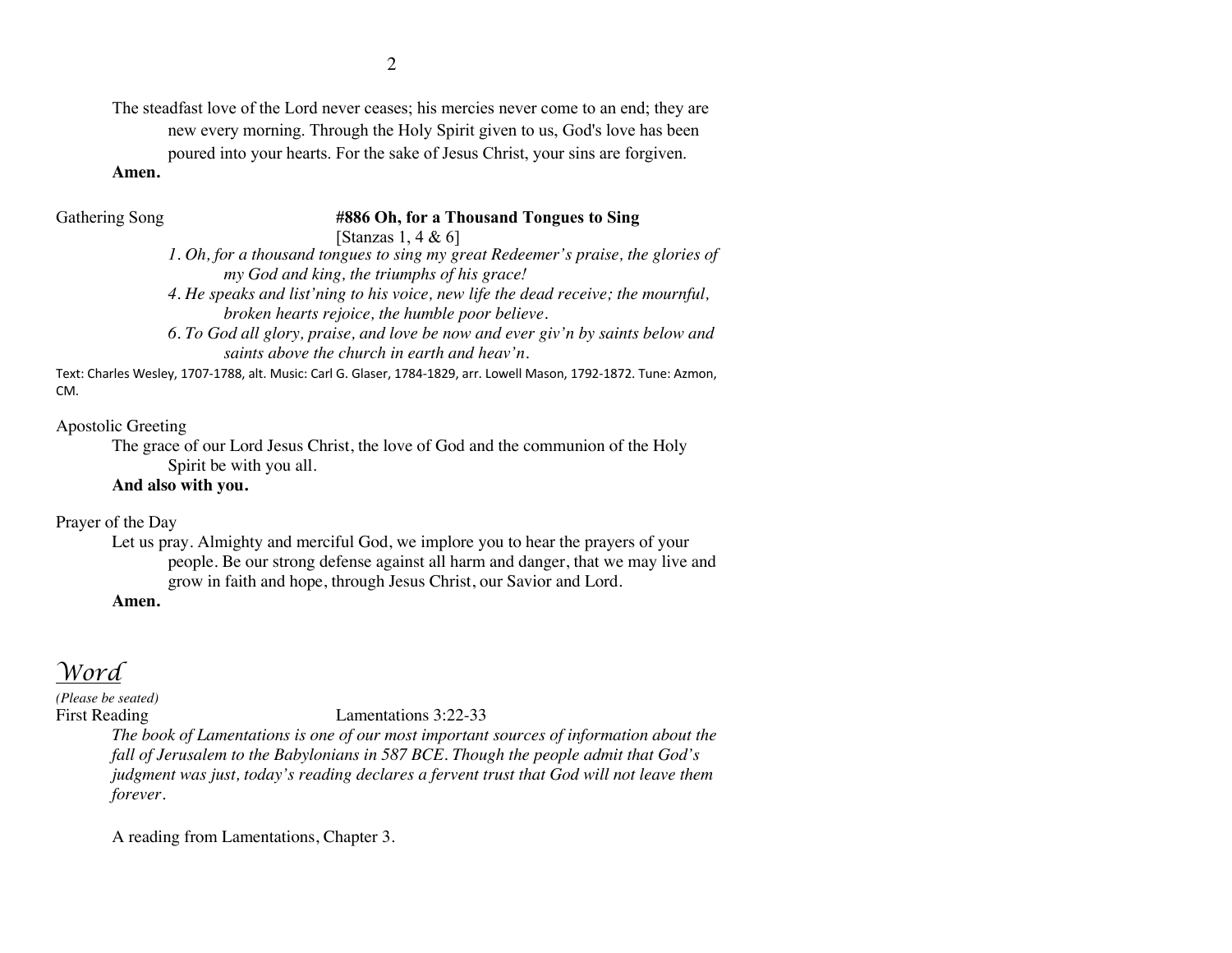- The steadfast love of the LORD never ceases, his mercies never come to an end; they are new every morning; great is your faithfulness. "The LORD is my portion," says my soul, "therefore I will hope in him."
- The LORD is good to those who wait for him, to the soul that seeks him. It is good that one should wait quietly for the salvation of the LORD. It is good for one to bear the yoke in youth, to sit alone in silence when the Lord has imposed it, to put one's mouth to the dust (there may yet be hope), to give one's cheek to the smiter, and be filled with insults.
- For the Lord will not reject forever. Although he causes grief, he will have compassion according to the abundance of his steadfast love; for he does not willingly afflict or grieve anyone.

Word of God, word of life. **Thanks be to God.**

#### Psalm Psalm 30

*I will exalt you, O LORD, because you have lifted me up. (Ps. 30:1)*

Let us read responsively from Psalm 30.

I will exalt you, O LORD, because you have lifted me up and have not let my enemies triumph over me.

## **O LORD my God, I cried out to you, and you restored me to health.**

You brought me up, O LORD, from the dead; you restored my life as I was going down to the grave.

## **Sing praise to the LORD, all you faithful; give thanks in holy remembrance.**

God's wrath is short; God's favor lasts a lifetime. Weeping spends the night, but joy comes in the morning.

## **While I felt secure, I said, "I shall never be disturbed.**

You, LORD, with your favor, made me as strong as the mountains." Then you hid your face, and I was filled with fear.

## **I cried to you, O LORD; I pleaded with my Lord, saying,**

"What profit is there in my blood, if I go down to the pit? Will the dust praise you or declare your faithfulness?

## **Hear, O LORD, and have mercy upon me; O LORD, be my helper."**

- You have turned my wailing into dancing; you have put off my sackcloth and clothed me with joy.
- **Therefore, my heart sings to you without ceasing; O LORD my God, I will give you thanks forever.**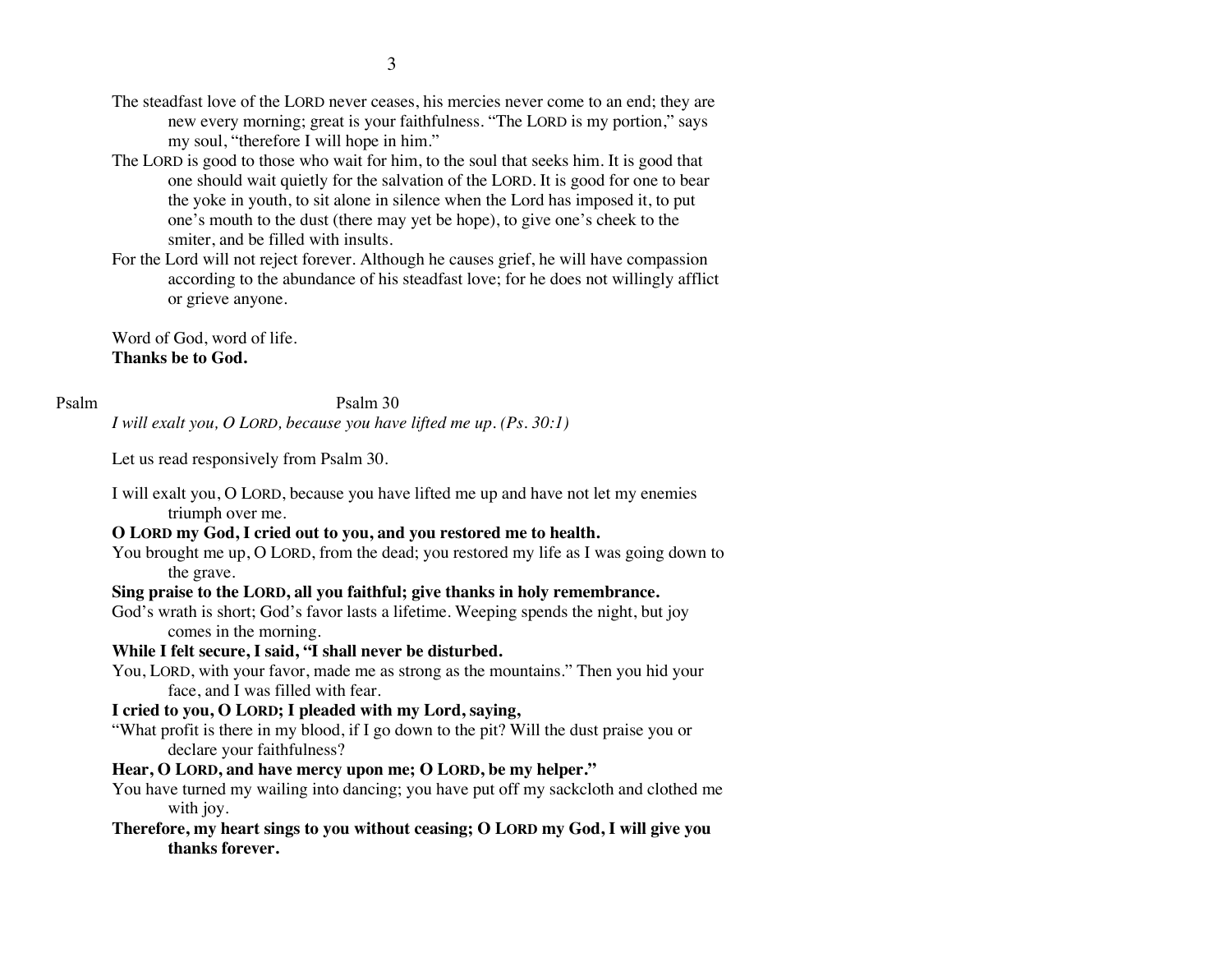Word of God, word of life. **Thanks be to God.**

#### Second Reading 2 Corinthians 8:7-15

*Paul encourages the Corinthians to honor their commitment to participate in the collection his churches are organizing for the Christians in Jerusalem. He presents Jesus as an example of selfless stewardship and reminds them that Christians have received abundantly so that they can share abundantly.*

A reading from 2 Corinthians, Chapter 8.

- Now as you excel in everything—in faith, in speech, in knowledge, in utmost eagerness, and in our love for you—so we want you to excel also in this generous undertaking.
- I do not say this as a command, but I am testing the genuineness of your love against the earnestness of others. For you know the generous act of our Lord Jesus Christ, that though he was rich, yet for your sakes he became poor, so that by his poverty you might become rich. And in this matter I am giving my advice: it is appropriate for you who began last year not only to do something but even to desire to do something—now finish doing it, so that your eagerness may be matched by completing it according to your means. For if the eagerness is there, the gift is acceptable according to what one has—not according to what one does not have. I do not mean that there should be relief for others and pressure on you, but it is a question of a fair balance between your present abundance and their need, so that their abundance may be for your need, in order that there may be a fair balance. As it is written, "The one who had much did not have too much, and the one who had little did not have too little."

Word of God, word of life. **Thanks be to God.**

*(Please stand as you are able)*

#### Gospel Acclamation **#512 Lord, Let My Heart Be Good Soil**

Lord, let my heart be good soil, open to the seed of your word. Lord, let my heart *be good soil, where love can grow, and peace is understood. When my heart is hard, break the stone away. When my heart is cold, warm it with the day. When my heart is lost, lead me on your way. Lord, let me heart, Lord, let my heart, Lord, let my heart be good soil.*

Text and Music: Handt Hanson, b. 1950. Tune: Good Soil, Irrg. Copyright © 1985 Prince of Peace Publ./Changing Church, Inc., Onelicense.net A-703603. Used by permission. All rights reserved.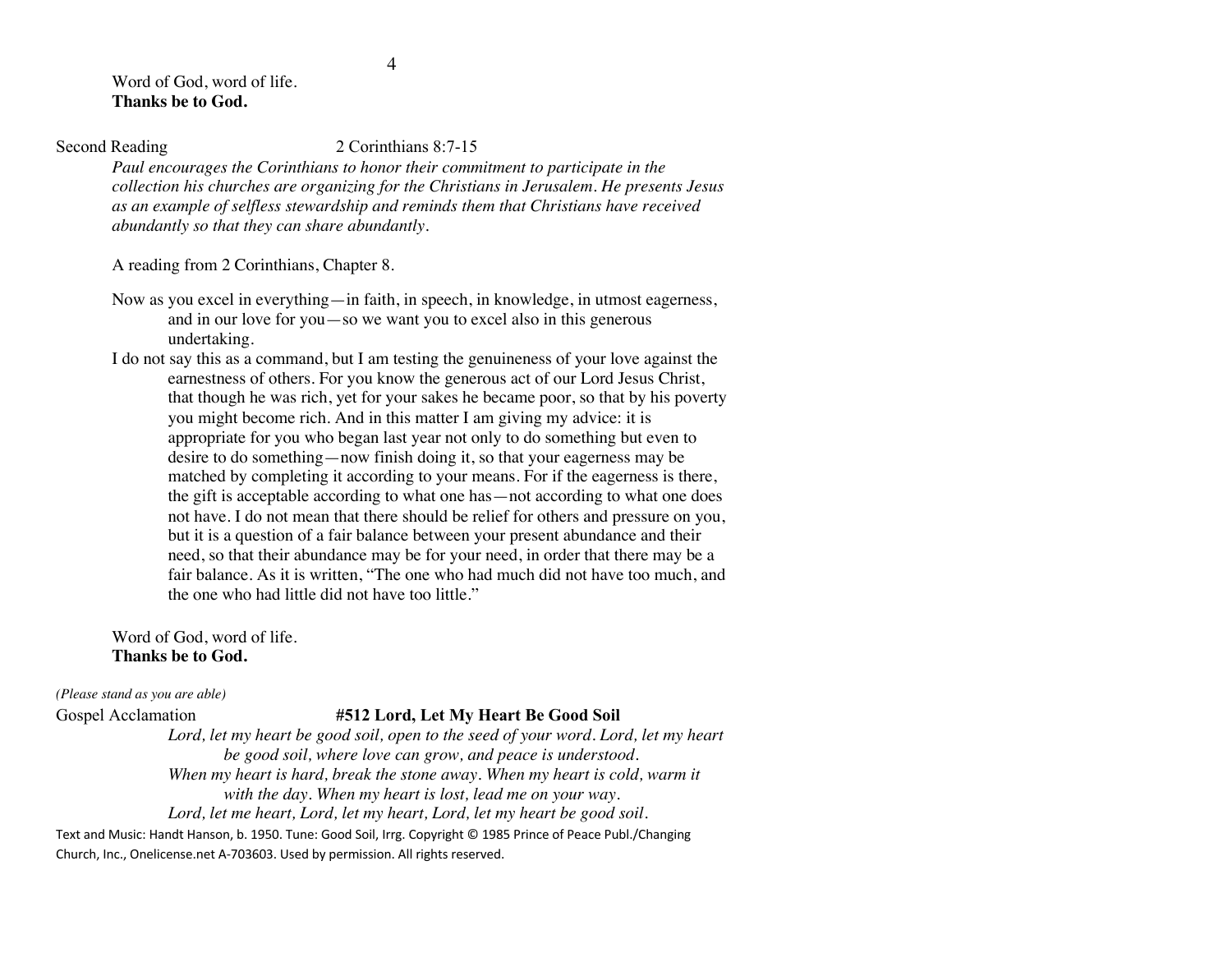#### Gospel Mark 5:21-43

*Jairus, a respected leader, begs Jesus to heal his daughter. A woman with a hemorrhage was considered ritually unclean and treated as an outcast. Both Jairus and the unnamed woman come to Jesus in faith, believing in his power to heal and bring life out of death.*

The holy gospel according to Mark, the  $5<sup>th</sup>$  chapter.

## **Glory to You O Lord.**

- When Jesus had crossed again in the boat to the other side, a great crowd gathered around him; and he was by the sea. Then one of the leaders of the synagogue named Jairus came and, when he saw him, fell at his feet and begged him repeatedly, "My little daughter is at the point of death. Come and lay your hands on her, so that she may be made well, and live." So he went with him.
- And a large crowd followed him and pressed in on him. Now there was a woman who had been suffering from hemorrhages for twelve years. She had endured much under many physicians, and had spent all that she had; and she was no better, but rather grew worse. She had heard about Jesus, and came up behind him in the crowd and touched his cloak, for she said, "If I but touch his clothes, I will be made well." Immediately her hemorrhage stopped; and she felt in her body that she was healed of her disease.
- Immediately aware that power had gone forth from him, Jesus turned about in the crowd and said, "Who touched my clothes?" And his disciples said to him, "You see the crowd pressing in on you; how can you say, 'Who touched me?' " He looked all around to see who had done it. But the woman, knowing what had happened to her, came in fear and trembling, fell down before him, and told him the whole truth. He said to her, "Daughter, your faith has made you well; go in peace, and be healed of your disease."
- While he was still speaking, some people came from the leader's house to say, "Your daughter is dead. Why trouble the teacher any further?" But overhearing what they said, Jesus said to the leader of the synagogue, "Do not fear, only believe." He allowed no one to follow him except Peter, James, and John, the brother of James.
- When they came to the house of the leader of the synagogue, he saw a commotion, people weeping and wailing loudly. When he had entered, he said to them, "Why do you make a commotion and weep? The child is not dead but sleeping." And they laughed at him. Then he put them all outside and took the child's father and mother and those who were with him, and went in where the child was.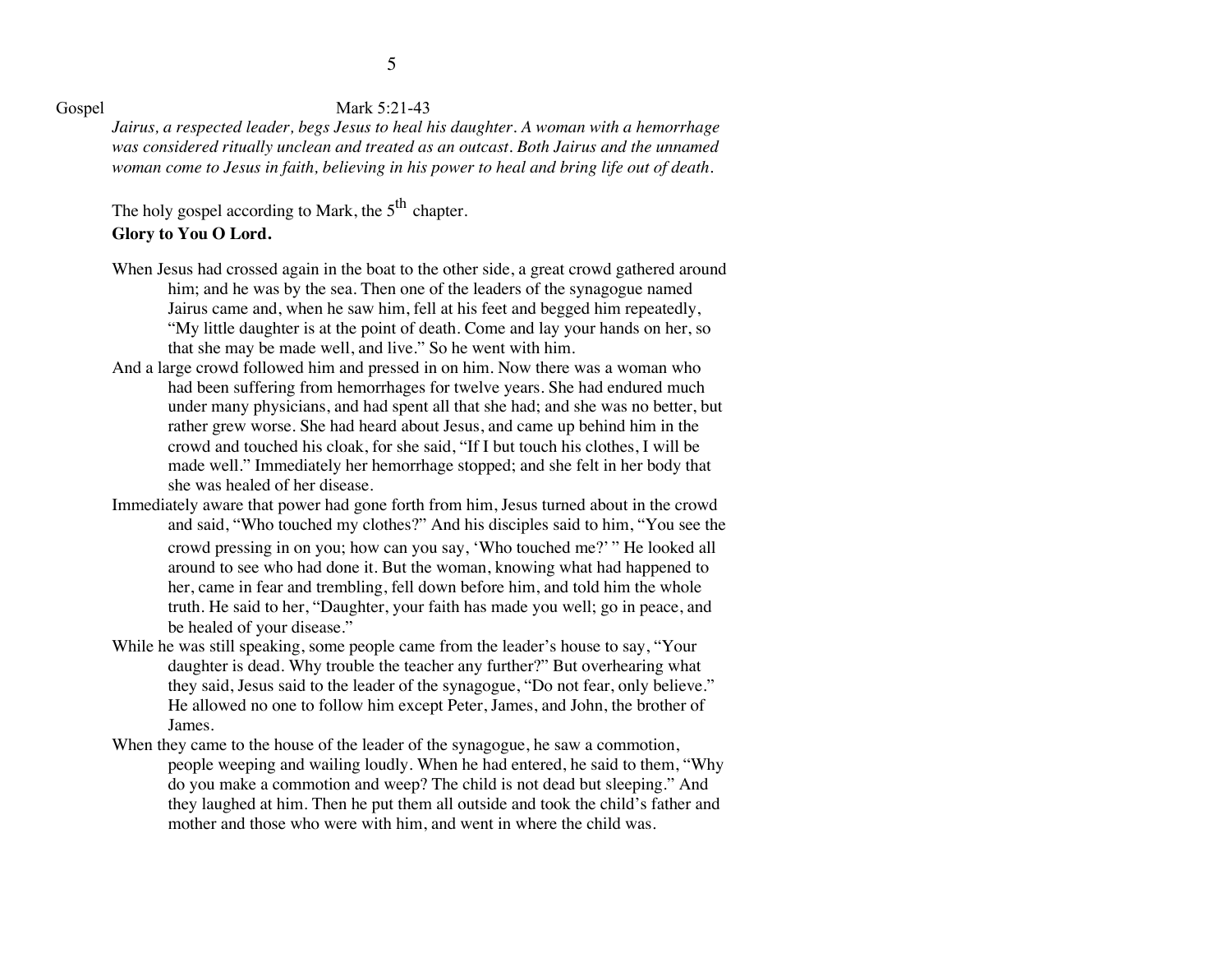He took her by the hand and said to her, "Talitha cum," which means, "Little girl, get up!" And immediately the girl got up and began to walk about (she was twelve years of age). At this they were overcome with amazement. He strictly ordered them that no one should know this and told them to give her something to eat.

The Gospel of the Lord for you this day. **Praise to You, O Christ.**

*(Please be seated)*

Sermon Pastor Jim Holmberg

*(Please stand as you are able)*

Hymn of the Day **#617 We Come to You for Healing, Lord [**Stanzas 1-3]

 *(Prayer Cards will be collected during the hymn of the day) 1. We come to you for healing, Lord, of body, mind, and soul, and pray that by your Spirit's touch we may again be whole.*

*2. As once you walked through ancient streets and reached toward those in pain, come, risen Christ, among us still with pow'r to heal again.*

*3. You touch us through physicians' skills, through nurses' gifts of care, and through the love of faithful friends who lift our lives in prayer.*

Text: Herman G. Stuempfle Jr., b. 1923. Music: Hugh Wilson, 1764-1824. Tune: Martydom, CM. Text Copyright © 2002 GIA Publ. Inc. Onelicense.net A-703603. Used by permission. All rights reserved.

## **8:30 Service only**

*(Please be seated)* Baptism of Charlie Jurss Presentation

*(Please stand as you are able)* Profession of Faith

> People of God, I ask you to profess your faith in Christ Jesus, reject sin, and confess the faith of the church.

> Do you renounce the devil and all the forces that defy God, the powers of this world that rebel against God, and the ways of sin that draw you from God?

## **I renounce them.**

Do you believe in God the Father? **I believe in God, the Father almighty, creator of heaven and earth.**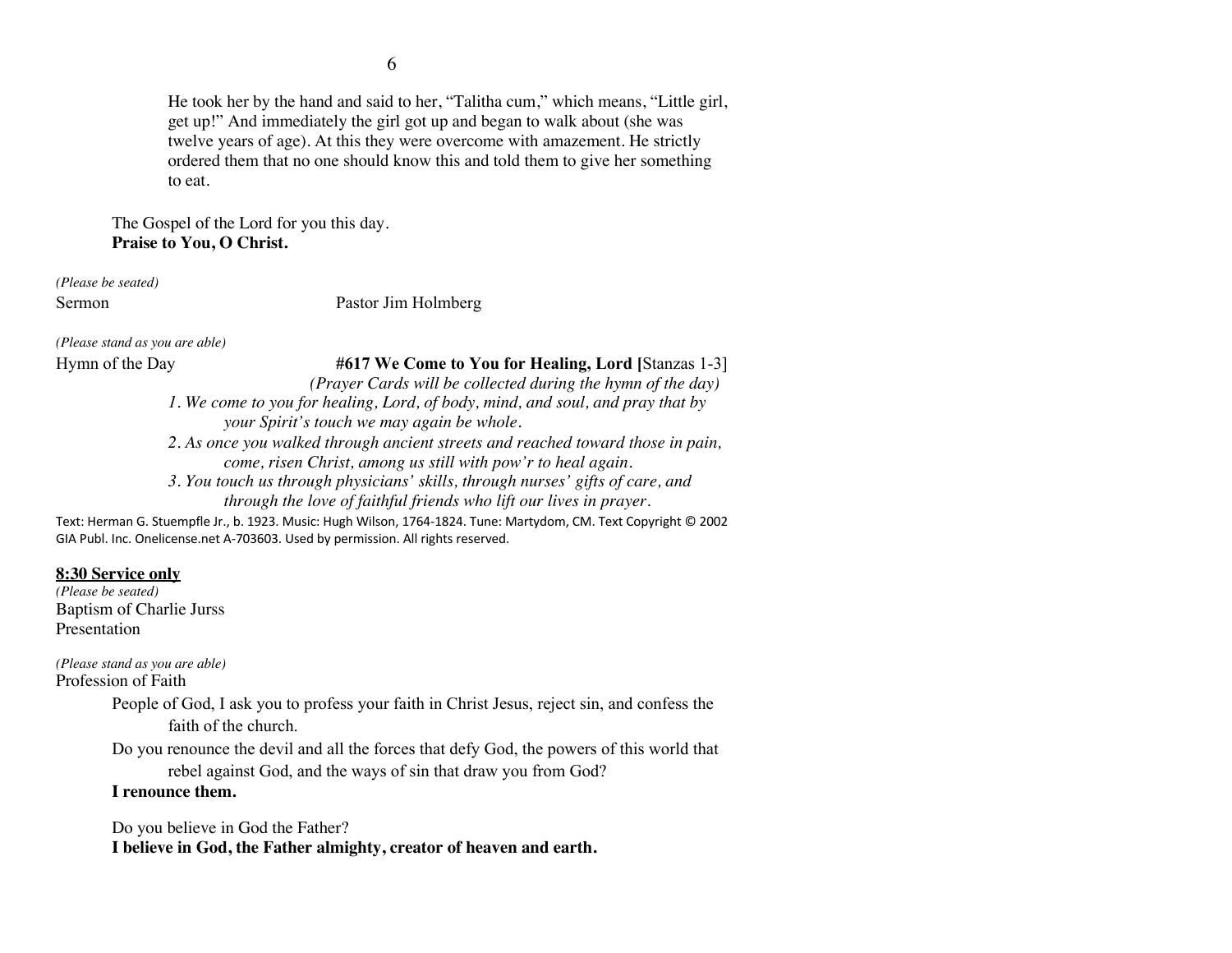Do you believe in Jesus Christ, the Son of God?

**I believe in Jesus Christ, God's only Son, our Lord, who was conceived by the Holy Spirit, born of the virgin Mary, suffered under Pontius Pilate, was crucified, died, and was buried; he descended to the dead. On the third day he rose again; he ascended into heaven, he is seated at the right hand of the Father, and he will come to judge the living and the dead.**

Do you believe in God the Holy Spirit? **I believe in the Holy Spirit, the holy catholic church, the communion of saints, the forgiveness of sins,**

**the resurrection of the body, and the life everlasting.**

Thanksgiving at the Font

The Lord be with you. **And also with you.** Let us give thanks to the Lord our God. **It is right to give our thanks and praise.**

Prayer

*(Please be seated)* Baptism

Presentation of the Baptismal Candle

#### Welcome

Let us welcome the newly baptized.

**We welcome you into the body of Christ and into the mission we share. Join us in giving thanks and praise to God and bearing God's creative and redeeming word to all the world.**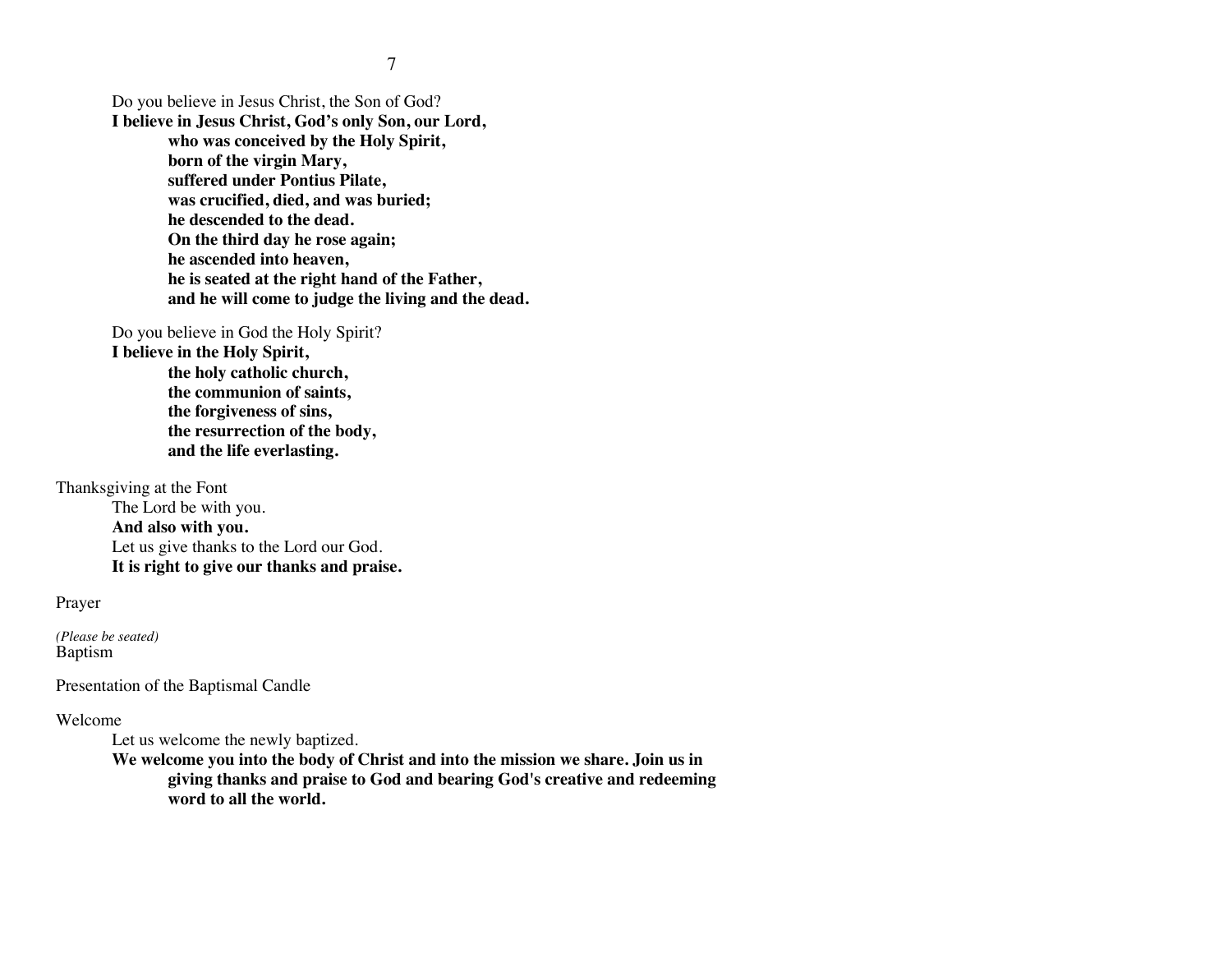#### **10:15 Service Only**

## Profession of Faith The Apostles' Creed **I believe in God, the Father almighty, creator of heaven and earth.**

**I believe in Jesus Christ, God's only Son, our Lord,**

**who was conceived by the Holy Spirit, born of the virgin Mary, suffered under Pontius Pilate, was crucified, died, and was buried; he descended to the dead.**

**On the third day he rose again; he ascended into heaven, he is seated at the right hand of the Father, and he will come to judge the living and the dead.**

**I believe in the Holy Spirit, the holy catholic church, the communion of saints, the forgiveness of sins, the resurrection of the body, and the life everlasting.**

#### **8:30 & 10:15 Services continue here**

Prayers of Intercession

Filled with the Holy Spirit, we join with the church in every place, praying for the world and the church, and all people in need.

... Lord, in your mercy, **hear our prayer.**

By the sure guidance of your Holy Spirit, O God, we lift up our prayers in trust and thanksgiving, through Jesus Christ our Lord.

#### **Amen.**

*(Please stand as you are able)* Sharing the Peace of Christ The peace of the Lord be with you all. **And also with you.**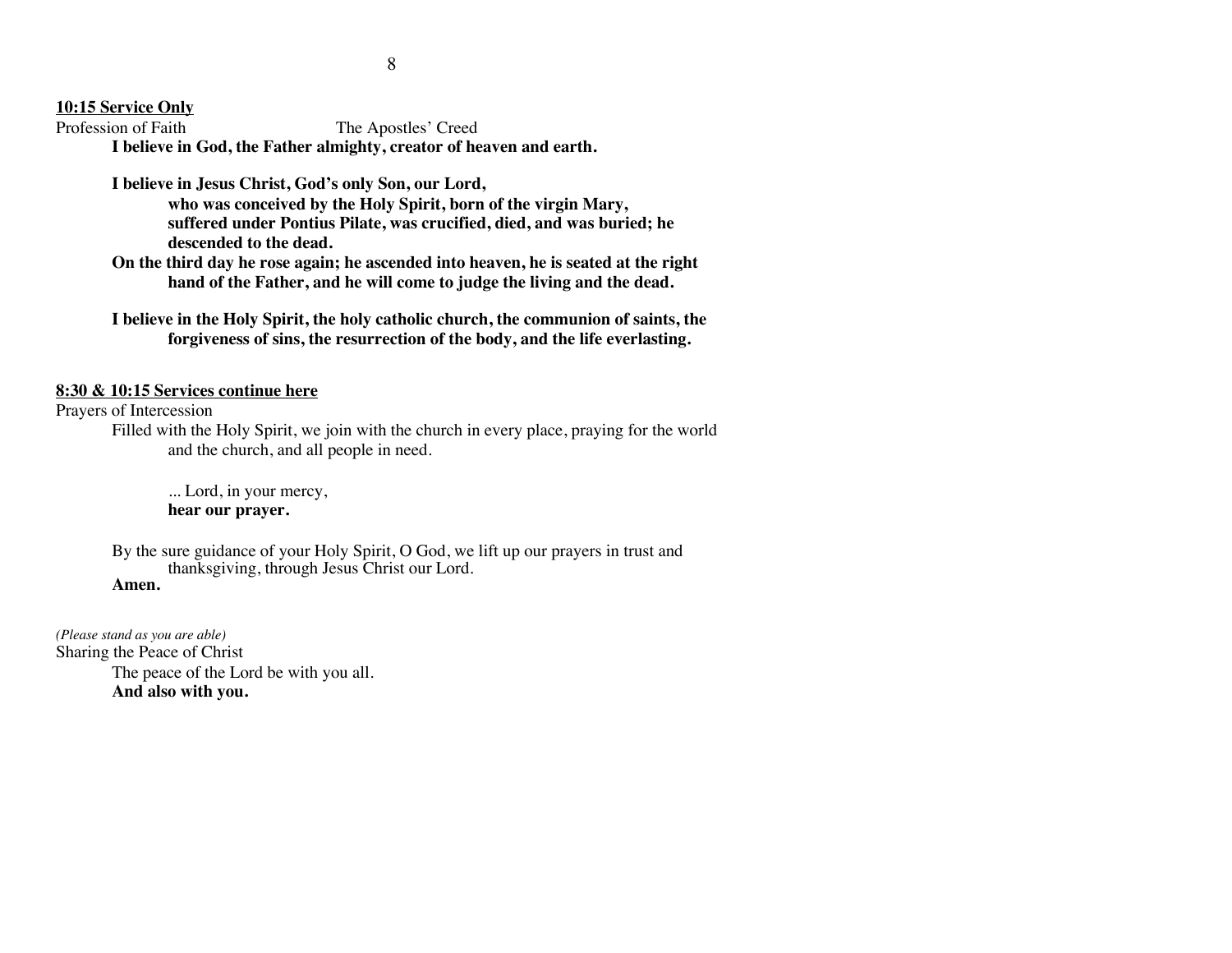9

*Meal (Please be seated)*

Musical Offering 8:30 *O God Beyond All Praising* by Gustav Holst arr. by Jane Holstein Choir Quartet: Joanne Ziarek, Karen Haglund, John Schilling & Al Van Lith

Text: Michael Perry. Music: Gustav Holst, arr. Jane Holstein. Tune: Thaxted. Text Copyright: © 1982 Mrs. Beatrice Perry. Admin.: Hope Publishing. Music Copyright: © 2007 Hope Publ. Onelicense.net A-703603. Used by permission. All rights reserved.

10:15 *Grateful* by Mark Hayes, John Paradowski, Piano Music: Mark Hayes. Copyright: © 2016 Lorenz Publ. Co. Onelicense.net A-703603. Used by permission. All rights reserved.

*(Please stand as you are able)* Offering Prayer

Let us pray. You are the God of health; you have healed us in our inner beings. You are the Lord of life; you have raised us to new life in you.

## **Alive and healthy, strengthen us in this meal. Make us to be what we receive here, your body for the life of the world. Amen.**

Great Thanksgiving

The Lord be with you. **And also with you.** Lift up your hearts. **We lift them to the Lord.** Let us give thanks to the Lord our God. **It is right to give our thanks and praise.**

Eucharistic Prayer

## Lord's Prayer

Gathered into one by the Holy Spirit, let us pray as Jesus taught us.

**Our Father in heaven, hallowed be your name, your kingdom come, your will be done, on earth as in heaven. Give us today our daily bread. Forgive us our sins as we forgive those who sin against us. Save us from the time of trial and deliver us from evil. For the kingdom, the power, and the glory are yours, now and forever. Amen.**